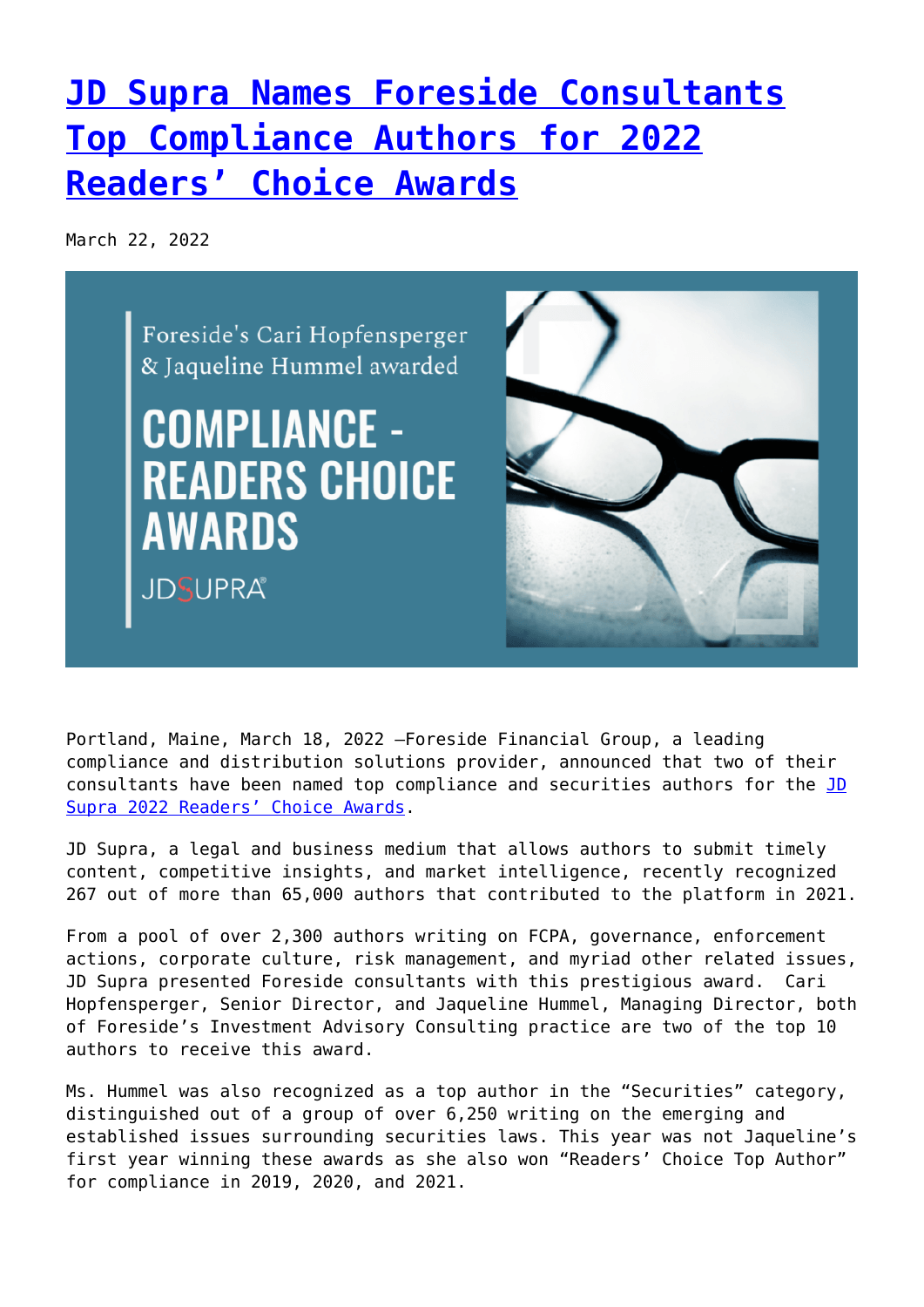*Cari shared "I am excited and honored to be recognized for this competitive award. Jaqi and I share a passion for writing and analyzing the regulatory topics most impacting our clients. Most importantly, we are guided by our goal to provide readers with practical thought leadership – actionable advice to help readers consider regulatory updates in the context of their own compliance programs."*

Compliance consulting services have continued to be at the core of Foreside's offerings since its inception over 15 years ago. The firm continues to develop new products and services while evolving existing ones. The recognition by JD Supra gives Foreside's clients the comfort of having access to industry award-winning thought leaders.



## **About Foreside:**

Foreside delivers best-in-class technology solutions and comprehensive advice to more than 2,600 clients in the global asset management industry. The  $company$  distributes more than \$1.35 trillion<sup>1</sup> of product through 17 limited purpose broker-dealers. For over 15 years, Foreside's suite of services and platform-based model have helped the company automate and simplify compliance and distribution for clients. Foreside works with global asset managers, investment advisors, broker-dealers, and other financial institutions.

By harnessing state-of-the-art technology, Foreside helps firms address and shape today's regulatory environment, drive operational efficiency and growth, and focus on value-adding work. Foreside is headquartered in Portland, Maine, with numerous regional offices, including New York and Boston. For more information on Foreside's suite of services, please visit [www.foreside.com](http://www.foreside.com/).

 $1$  as of February 28, 2022.